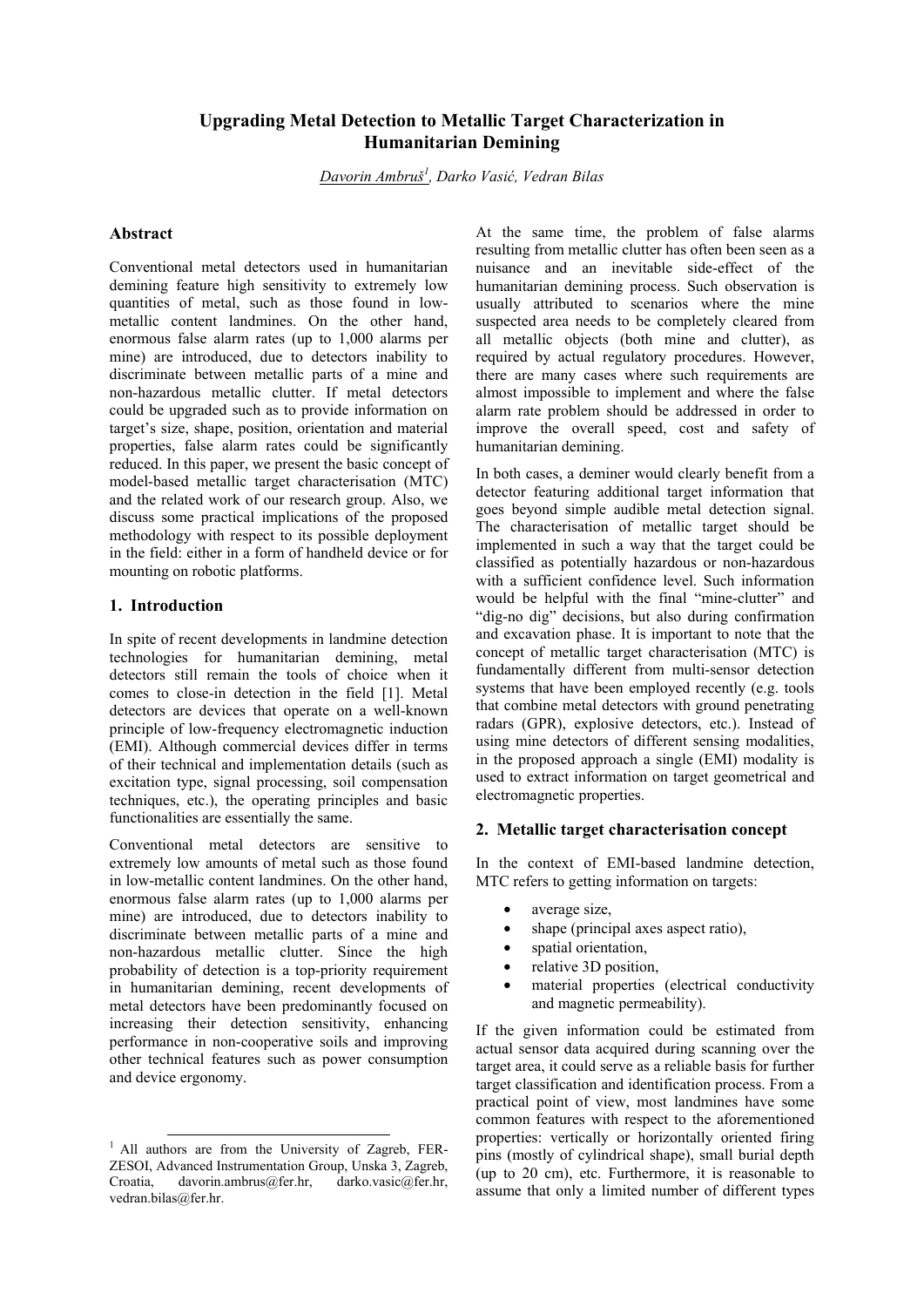of landmines would be present on a particular mine suspected area. Therefore, the complexity of the initial "mine-clutter" problem could be significantly reduced.

#### **2.1. State-of-the-art in MTC**

MTC techniques that utilize analytical EMI-based models have proved to be very effective for a range of problems in security, geophysical surveys and nondestructive testing (NDT) applications. Physics-based models are used to describe the relationship between the EMI response of a detector and the geometrical and electromagnetic properties of a target. Model parameters, obtained from data observations through estimation (inversion) procedures, can be used to extract the information needed for classification and identification purposes.

Different analytical models and corresponding inversion procedures that relate to the MTC problem have been reported in literature. Most of these methods are (to some extent) based on the magnetic dipole approximation, which enables computationally efficient parameter estimation, capable of operating in real-time. These methods can be roughly classified in the two main categories: methods relying on the induced dipole model [2] and methods based on a discrete number of spatially distributed magnetic dipoles [3]. While the former methods are well suited for relatively small metal targets (such as low-metallic content landmines), the latter methods are required when dealing with larger and possibly heterogeneous targets such as unexploded ordnance (UXOs).

Induced dipole model and related inversion techniques have been successfully applied for realtime detection, localization and identification of hidden metallic objects in walk-through scanners for airport security [4]. Within the UXO research community, several sophisticated instruments using complex dipole-based models and fast inversion techniques were recently designed [5]. However, to the best knowledge of authors, there are still no commercial devices utilizing the principle of modelbased MTC for application in humanitarian demining. Adaptation of such methods for landmine detection brings a number of research challenges. One of the major challenges is the optimization of inversion procedures and sensor geometry with respect to the operation in environments with low SNR (signal-tonoise ratio).

#### **2.2. Induced dipole model**

The induced dipole model assumes the buried target's size to be much smaller than the size of a detector coil. Therefore, if the object is not too close to a detector, it can be treated as a single magnetic dipole and described by the magnetic polarizability tensor of rank 2, i.e. the 3x3 symmetric polarizability matrix [3]. Basic mathematical description of the model is given by expressions (1)-(3).

$$
\vec{m}_{\text{target}} = \vec{M}\vec{H}_{\text{prim}}(\vec{r}_{\text{TX}} - \vec{r}_{\text{target}})
$$
\n(1)

$$
\vec{H}_{\text{sec}}(\vec{r}, \vec{r}_{\text{TX}}, \vec{r}_{\text{RX}}) = \frac{1}{4\pi |\vec{r}|^3} \left( \frac{3\vec{r}(\vec{r} \cdot \vec{m}_{\text{target}})}{|\vec{r}|^2} - \vec{m}_{\text{target}} \right)
$$
(2)

$$
\vec{u}_{\text{RX}} = f_{\text{FWD}}(\vec{M}, \vec{r}) \tag{3}
$$

The target magnetic moment  $m_{\text{target}}$  is linearly proportional to the primary magnetic field  $H_{\text{prim}}$  via polarizability matrix  $M$ , (1). The secondary field  $H_{\text{sec}}$ , sensed by the receiver coil, is essentially the magnetic field of a dipole, (2). From (1) and (2) a forward function is obtained, (3), describing the relationship between the receiver coil voltage  $u_{RX}$ , magnetic polarizability matrix *M* and the target position *r*.

#### **2.3. Estimation of target geometry and material properties**

In order to characterise the target using the induced dipole model, the parameters of a model (*M*, *r*) need to be estimated first by fitting the measured voltages  $u_{\text{RX}}$ to model predictions. Since the inversion problem is nonlinear (in terms of  $r$ ), the solution can be found by applying some of the nonlinear optimization algorithms based on the least-squares criterion, (4).

$$
\arg\min\left(\left\|\vec{u}_{\text{meas}} - f_{\text{FWD}}\left(\vec{M}, \vec{r}\right)\right\|^2\right) \tag{4}
$$

The relative target position *r* follows from the inversion procedure directly. Other target properties can be obtained from a diagonalized form of the polarizabilty matrix *M*, (5), (6).

$$
\vec{M} = \vec{R}^T(\theta, \phi)\vec{\beta}(\omega)\vec{R}(\theta, \phi) \tag{5}
$$

$$
\vec{\beta} = \begin{bmatrix} \beta_x(\omega) & 0 & 0 \\ 0 & \beta_y(\omega) & 0 \\ 0 & 0 & \beta_z(\omega) \end{bmatrix}
$$
 (6)

The spatial orientation of a target can be derived from the rotation matrix  $\vec{R}$ . On the other hand, information on the target size, shape and material properties are contained in frequency-dependent eigenvalues of *M*, *β*(*ω*). Some of the basic principles of estimating target geometry and material properties from the polarizability matrix are given in Figure 1.



Figure 1. Basic principles of estimating target geometry and material properties from the magnetic polarizabilty matrix.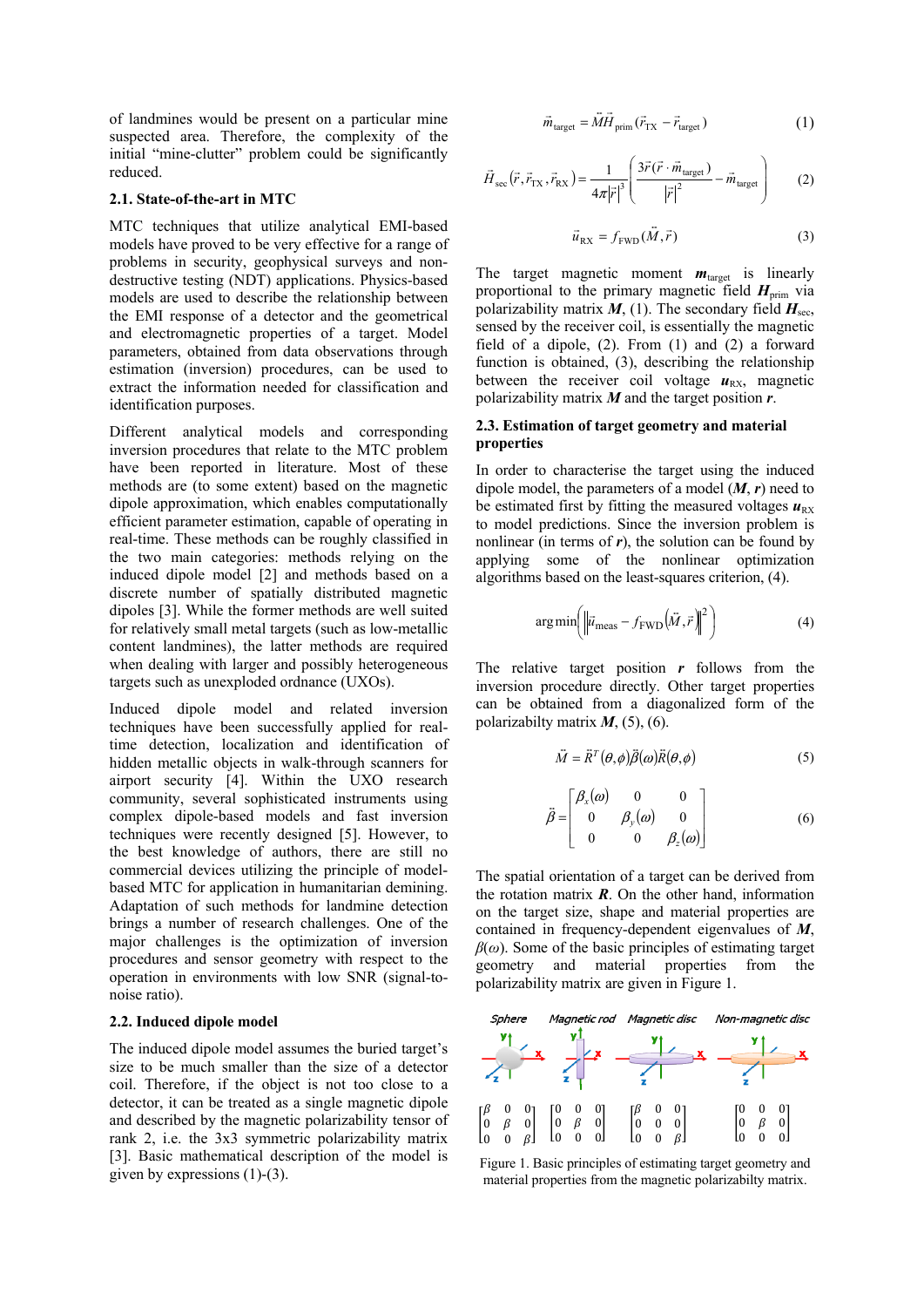#### **3. Experimental research**

Based on the previously described MTC methodology, experimental research was conducted by the Advanced Instrumentation Group (AIG, University of Zagreb, FER-ZESOI). The research is conducted within the framework of the project DEMINED, aimed at the development of a next-generation EMI detector for landmine detection in humanitarian demining [6].

Experiments were conducted on laboratory samples of test targets that correspond to metallic content typical of a class of landmines, in accordance with the CWA-14747 standard [7], Figure 2.a. Test targets include spheres, cylinders and tubes of different geometries and materials (steel, aluminium, copper, etc).



Figure 2. a) Laborartory test samples (ITOPs), b) commercial landmine fuze (UPMAH-2).



Figure 3. Laboratory prototype of a sensing head.

Measurements on commercial mine fuzes (explosivefree), Figure 2.b, shall also be performed in order to validate the methodology with real-world targets.

The experimental set-up is comprised of a laboratory sensing head prototype [8], Figure 3, non-metallic testing stand with measurement grid, some customdesigned electronic circuitry, standard laboratory instruments and high-speed data acquisition devices. Experiment control, digital signal processing, modelling and inversion procedures are implemented in MATLAB, Figure 5. An illustrative example of an experiment covering a rather simple characterisation of a steel sphere is shown in Figure 4.

Future experimental work will focus on inversion procedures for the estimation of target position and magnetic polarizability matrix, optimized with respect to execution speed and low SNR. The ultimate goal is to develop a field-deployable demonstrator device.



Figure 4. Modeled and measured EMI responses of a steel sphere (10mm diameter) with inverted polarizability matrix (at 50kHz).



Figure 5. Graphical user interface of the application program for conducting experiments with test targets (MATLAB).